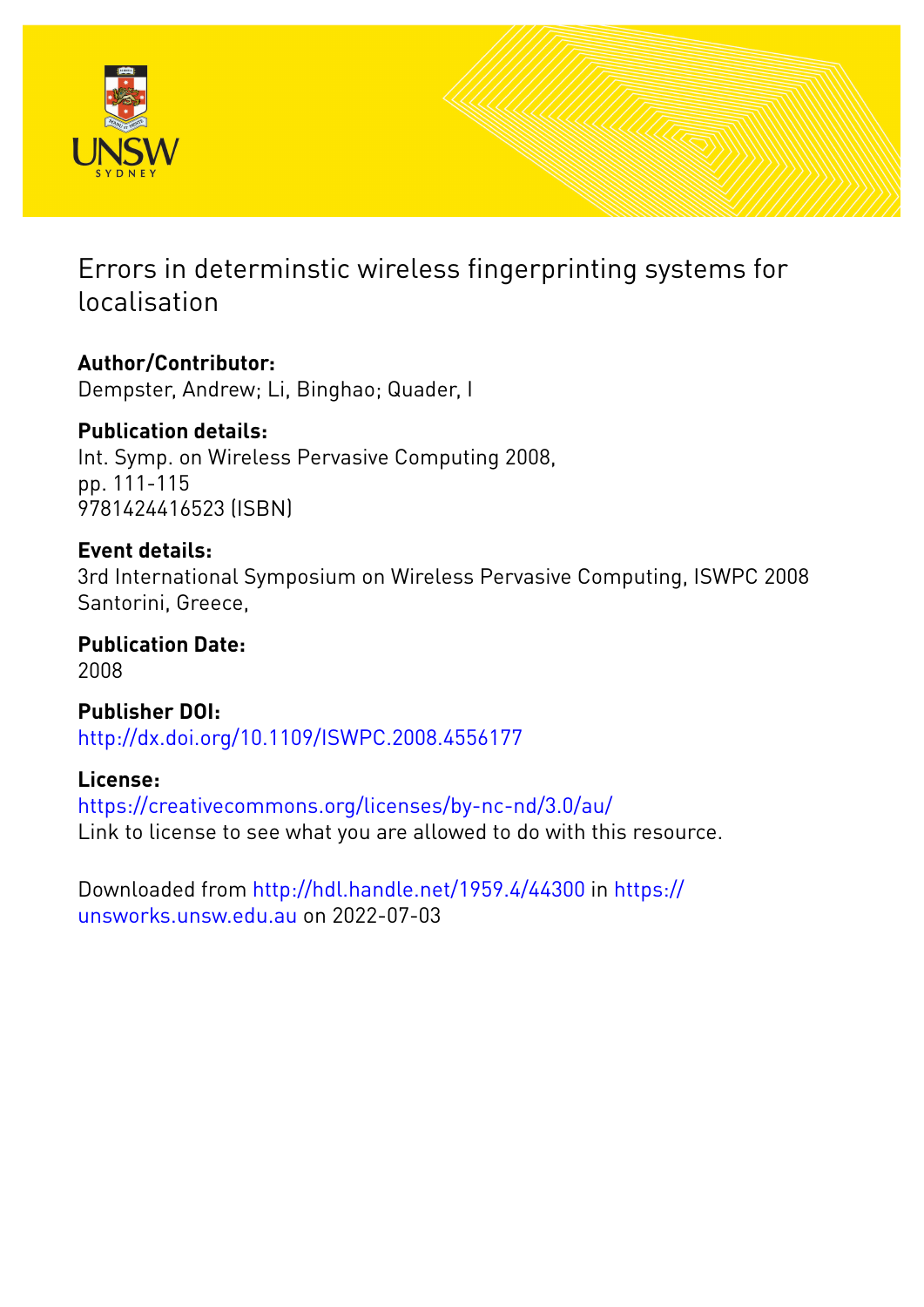# Errors in Determinstic Wireless Fingerprinting Systems for Localisation

Andrew G Dempster, Binghao Li, Ishrat Quader School of Surveying and Spatial Information Systems University of New South Wales Sydney 2052 Australia a.dempster@unsw.edu.au

*Abstract***—.Fingerprinting is a technique that records vectors of received power from several transmitters, and later matches these to a new measurement to position the new user. This paper examines data used in earlier fingerprinting experiments in a WiFi network to characterize the eventual positioning errors. The implied relationship between real distance and "vector" distance between fingerprints is tested and found to be poor. However, because fingerprinting algorithms use nearest neighbour techniques, these nearby fingerprints were examined and found to be better behaved.** 

#### I. INTRODUCTION

Fingerprinting is a technique that has successfully been used for localisation in wireless networks. Unlike almost all other radio-navigation techniques, it is not geometrical. In other words the position solution does not rely on the angle to or distance from the transmitters. Instead, it requires a survey of signal strength vectors to be made ahead of the system's use for localisation. When positioning, the user's device records its own vector(s) of signal strength and matches it against the pre-recorded database of vectors. Location is then calculated based on good matches between the new and stored vectors. Deterministic [\[1](#page-5-0)] and probabilistic [[2,](#page-5-1) [3,](#page-5-2) [4\]](#page-5-3) algorithms have been used in WiFi [[5\]](#page-5-4) and mobile phone [\[6](#page-5-5)] networks. Orientation [\[7,](#page-5-6) [8](#page-5-7)] can be incorporated and WiFi applications can be implemented outdoors [[9\]](#page-5-8). Several companies have already implemented systems based on received signal strength techniques, including Ekahau (www.ekahau.com), Skyhook (www.skyhookwireless.com), and Aeroscout (www.aeroscout.com).

Many geometric positioning systems have been described:

- Time-of-arrival (TOA) or *trilateration* systems, which record when a signal is received and subtract from it the time of transmit to give a distance to the transmitter. GPS is an example.
- Time-difference-of-arrival (TDOA), where times of arrival from different transmitters are differenced. An example is Loran-C.

• Angle-of-arrival (AOA), where angles are measured to transmitters and *triangulation* is used to solve for position, the classic surveying problem.

In these geometrical systems, a term that relates the measurement error with the eventual positioning error can be evaluated using statistical techniques. This term is known as *Dilution of Precision* (DOP) and can be calculated for TOA [\[10](#page-5-9)], TDOA [[11\]](#page-5-10) and AOA [\[12](#page-5-11)] systems. It can be used in a number of ways. First, it can be used predictively, i.e. given a network of transmitters (e.g. satellites for GPS), a value for DOP can be calculated that indicates whether a sound (i.e. low error) position is likely to be able to be calculated at a particular location. Similarly, it can be used when designing a network to place transmitters in locations that can ensure good positioning over a region. Secondly, a calculation of DOP that accompanies a particular position calculation can give an indication as to how much confidence a user can have in that calculation.

There has not been very much published in the area of estimating errors in fingerprinting systems. There are incomplete descriptions of how to estimate errors when using a probabilistic algorithm in [[13\]](#page-5-12) and [\[14](#page-5-13)]. In this paper, we investigate errors in deterministic fingerprinting systems, with the ultimate aim of evaluating something akin to DOP, noting all the while that because fingerprinting does not use geometry, an exact analogy to DOP cannot be achieved.

II. DETERMINISTIC FINGERPRINTING BACKGROUND

First, some explanatory terminology:

- Access point (AP): These are the fixed transmitters from which power levels are measured. "Access point" is a term usually used in WiFi networks, but could also apply to a mobile phone base station for instance.
- Reference Point (RP): The reference points are the known positions at which fingerprints are recorded and stored in a database for later matching with measurements made at unknown locations.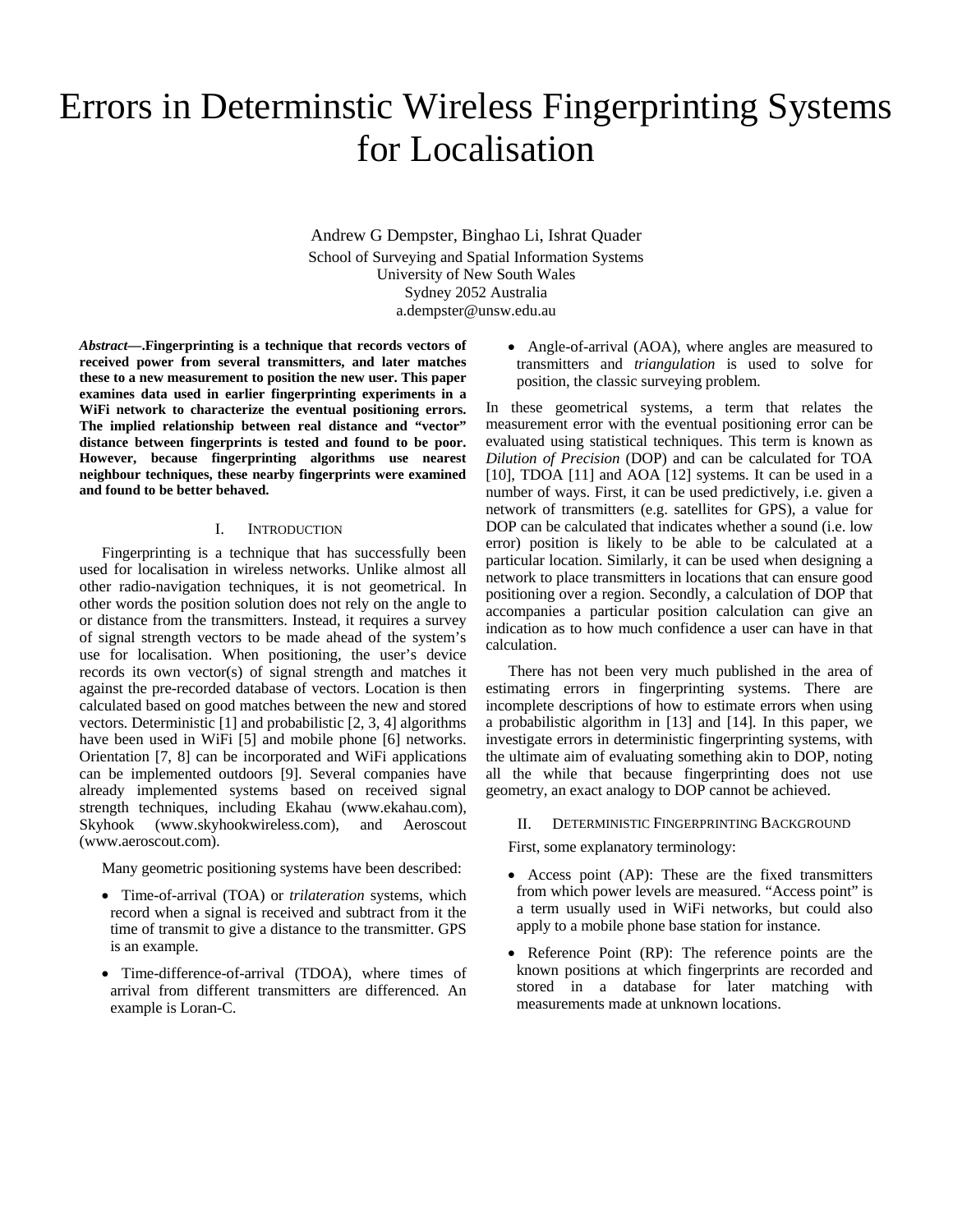- Test Point (TP): Points of at which fingerprints were recorded. These fingerprints are then input to various localisation algorithms to calculate location, which can be compared to the known TP location.
- Received Signal Strength Indication (RSSI): The raw measurement from which the fingerprints are generated. Typically, this is a vector of signal strengths in dBm, with one element of the vector associated with each AP that can be received.

When recording the database of fingerprints that are associated with RPs, many individual RSSIs are recorded, and these can vary significantly. A typical fingerprint is the average of the recorded RSSIs. The fingerprint can also include information about the distribution, either a histogram for each AP or a more simplified parameter such as variance.

Once the database of fingerprints exists, a user device can calculate position if a fingerprint is recorded and "matched" to the database. This matching process usually consists of measuring a "distance" between the recorded fingerprint and each RP fingerprint in the database. To avoid confusion later, we will refer to this distance as the "vector distance" which has units related to dBm (as opposed to the "geometric distance" in m between the TP and an RP). Simple vector distance measures are Manhattan and Euclidean, the  $L_1$  and  $L_2$  norms. Other measures have been examined, such as the  $L_i$ norms for  $i = 0.25$  to 4, and Manhattan distance seems to give best results in an indoor WiFi application [[15](#page-5-14), p60] (which is handy because it is also easiest to calculate). Once this vector distance is calculated, an interpolation algorithm is used to provide location with respect to the RPs. "Nearest neighbour" simply selects the RP with shortest vector distance. A weighted average of nearest neighbours gives improved results as does the use of interpolation algorithms such as universal kriging [\[16\]](#page-5-15).

If the propagation environment in which the system operates is known, then absolute distance measurements can be predicted to the APs. However, the point of fingerprinting is that it does not require knowledge either of the AP location, or the characteristics of the environment. Only the consequences of that environment are measured, the RSSIs.

#### III. ANALYSIS

#### *A. Measurements at Reference Points*

<span id="page-2-0"></span>During the survey phase, where the RP fingerprint database is being created, the RSSI measurements are averaged. In a typical survey, these measurements include subsets facing in four directions. In early work, few measurements were taken, e.g. 12 [[16\]](#page-5-15). Later we used software such as NetStumbler (for PC) and a pruned version for the PDA called MiniStumbler (for PDA) (http://www.netstumbler.com) to collect the RSSI data, which allowed hundreds of measurements to be easily taken, e.g. 180 in each direction equating to one per second for 3 minutes [\[8](#page-5-7), [9\]](#page-5-8).

Using 180 samples gives a very good estimate of the mean, and due to the central limit theorem, that estimate has a "normal" distribution with standard deviation  $\sqrt{180} = 13.4$ times as small as that of the original distribution.

There are two problems with this method, however, both relating to the propagation environment. Taking measurements in the four directions recognises the first of these: that the user's body affects the RSSI. This can clearly be seen in [Figure 1,](#page-2-0) where different levels are observed for the different directions. The only differences between "directions" are antenna orientation (and the assumption of a relatively isotropic antenna means this should not have a major effect) and the relative position of the user's body, which blocks signal differently in each direction. This problem is in part addressed by treating the directional databases separately [\[8](#page-5-7)], so the variation of the RSSI, visible in [Figure 1,](#page-2-0) is greatly reduced. The second problem is to do with ongoing variation in the environment – movement of people and furniture, opening/closing doors etc. This is an important cause of variation in RSSI, but it is not one we are considering yet. One solution may be to take the database RP readings over the course of a day or a week (obviously a far greater burden than to take the measurements "at once" over a few minutes). So, the first problem we avoid by using directional databases and the second we are leaving for the moment, leaving us with our fingerprint database of good RSSI estimates.



**Figure 1 RSSI measurements for a single AP facing in each of 4 directions – 180 measurements per direction** 

Looking in more detail at the errors in the reference points, [Figure 2](#page-3-0) and [Figure 3](#page-3-1) show the distribution of variances that we measured in our earlier work [[16,](#page-5-15) [8](#page-5-7)]. Making the (admittedly tenuous) assumption that power variance is the same at all RPs, the estimates of variance from these sets of samples are  $13.8 \text{dBm}^2$  for all directions and  $9.0 \text{dBm}^2$  for single directions. Means are taken from these distributions and used in fingerprints, as shown in [Table 1.](#page-3-2)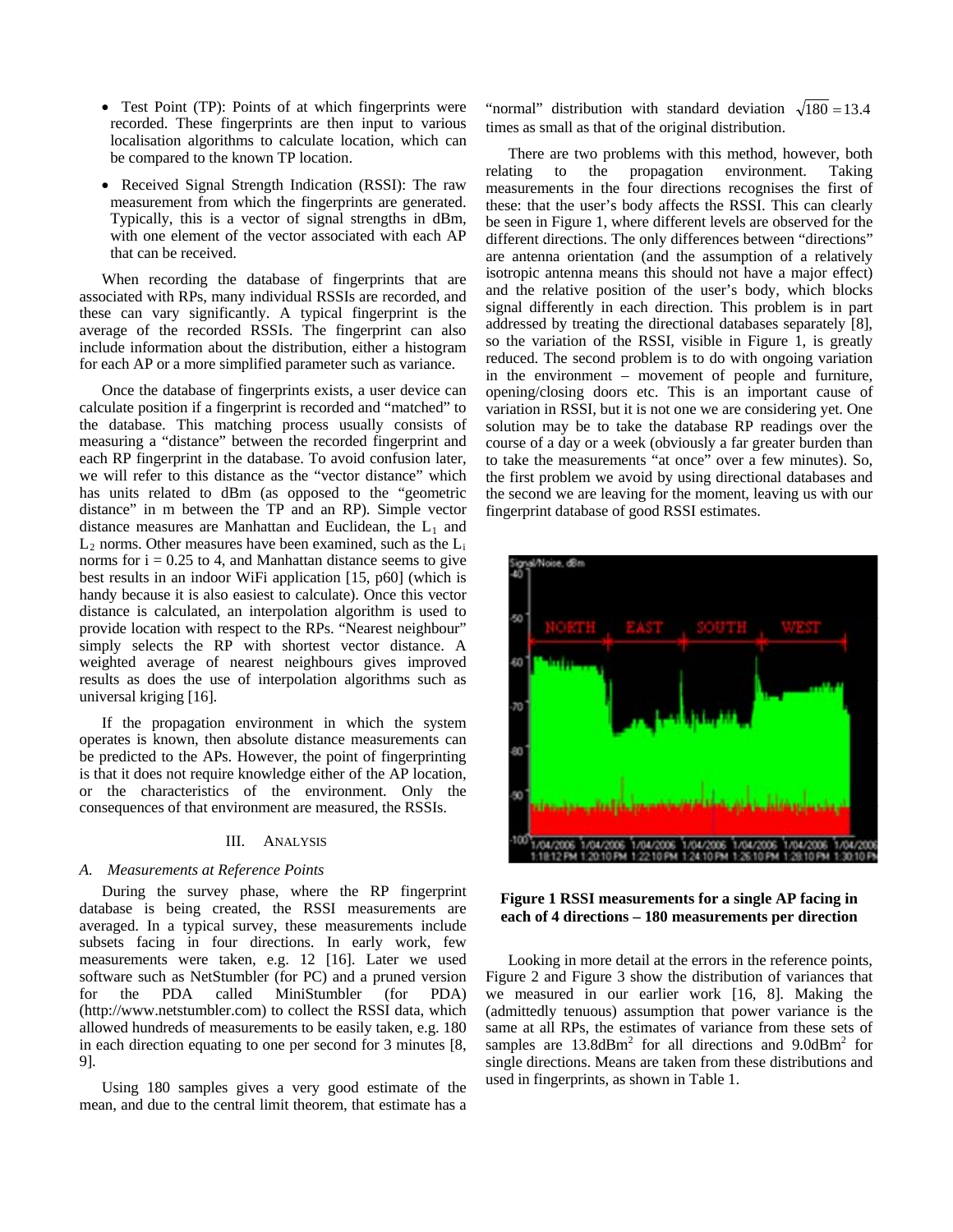| Experiment | Power<br>dist.<br>variance<br>(dBm <sup>2</sup> ) | Power<br>samples | Power<br>vector<br>element<br>variance<br>(dBm <sup>2</sup> ) | Power<br>vector<br>element<br>s.d. (dBm) |
|------------|---------------------------------------------------|------------------|---------------------------------------------------------------|------------------------------------------|
| $[16]$     | 13.8                                              | 12.              | 1.15                                                          | 1.1                                      |
| [8]        | 9.0                                               | $100+$           | 0.09                                                          | 0.3                                      |

<span id="page-3-2"></span>**Table 1 Measurement variances for RPs in [\[16](#page-5-15)] and [\[8](#page-5-7)]** 

#### *B. Distance between Measured Power Vectors (Fingerprints)*

<span id="page-3-1"></span>The next step of the process, during the active phase, is where a fingerprint is taken at an unknown location. For many users, it will not be possible to take 3 minutes of measurements in a single location. The test fingerprint can thus be expected to be less accurate than the database fingerprints, i.e. its estimate of average RSSI will have greater variance.



<span id="page-3-0"></span>**Figure 2 Histogram of all variances measured using 12 power level measurements from 5 APs at 132 separate RPs [\[16](#page-5-15)]** 



**Figure 3 Histogram of all variances measured in single directions (N, S, E, W) using over 100 power level measurements from 5 APs at 110 separate RPs [[8\]](#page-5-7)** 

The Manhattan distance between a TP and RP can be written:

$$
MH = \sum_{i=1}^{N} |RP(i) - TP(i)|
$$
 (1)

where *N* is the number of APs, i.e. the number of elements in the fingerprint vectors, *RP* is the RP fingerprint and *TP* is the TP fingerprint. If we make the simplifying assumption (not necessarily valid but it allows us to dismiss the absolute value in the sum) that the mean of *RP*(*i*)-*TP*(*i*) is sufficiently greater than either *RP* or *TP* standard deviation, then the variance of MH can be estimated as:

$$
\sigma_{MH}^2 = \sum_{i=1}^N \left( \sigma_{RP(i)}^2 + \sigma_{TP(i)}^2 \right)
$$
 (2)

In other words, the MH variance is the sum of the variances of all the fingerprint elements, both RP and TP. In the case of [[16\]](#page-5-15), these numbers were the same, but large RP sample sizes can drive down that contribution to the error. As it was, the data of Manhattan distances measured in [\[16\]](#page-5-15) had similar variances for both RPs and TPs – about 1.1  $\text{dBm}^2$  (see [Table 1](#page-3-2)), giving an overall variance of about 11  $dBm<sup>2</sup>$ (because there are  $N = 5$  APs), corresponding to a  $\sigma_{MH}$  = 3.3dBm. If many more RP measurements are made, then the distance variance will be dominated by the TP variances, and would be effectively halved.

#### *C. Interpolation Algorithm*

The next step of the process is to use an interpolation algorithm to determine the TP position. Implicitly, this relies on a relationship between the measured vector distance (e.g. the Manhattan distance discussed above) and the geometric distance. Interestingly, to the authors' knowledge, this relationship has not before been examined. There are plenty of studies into the relationship between geometric distance from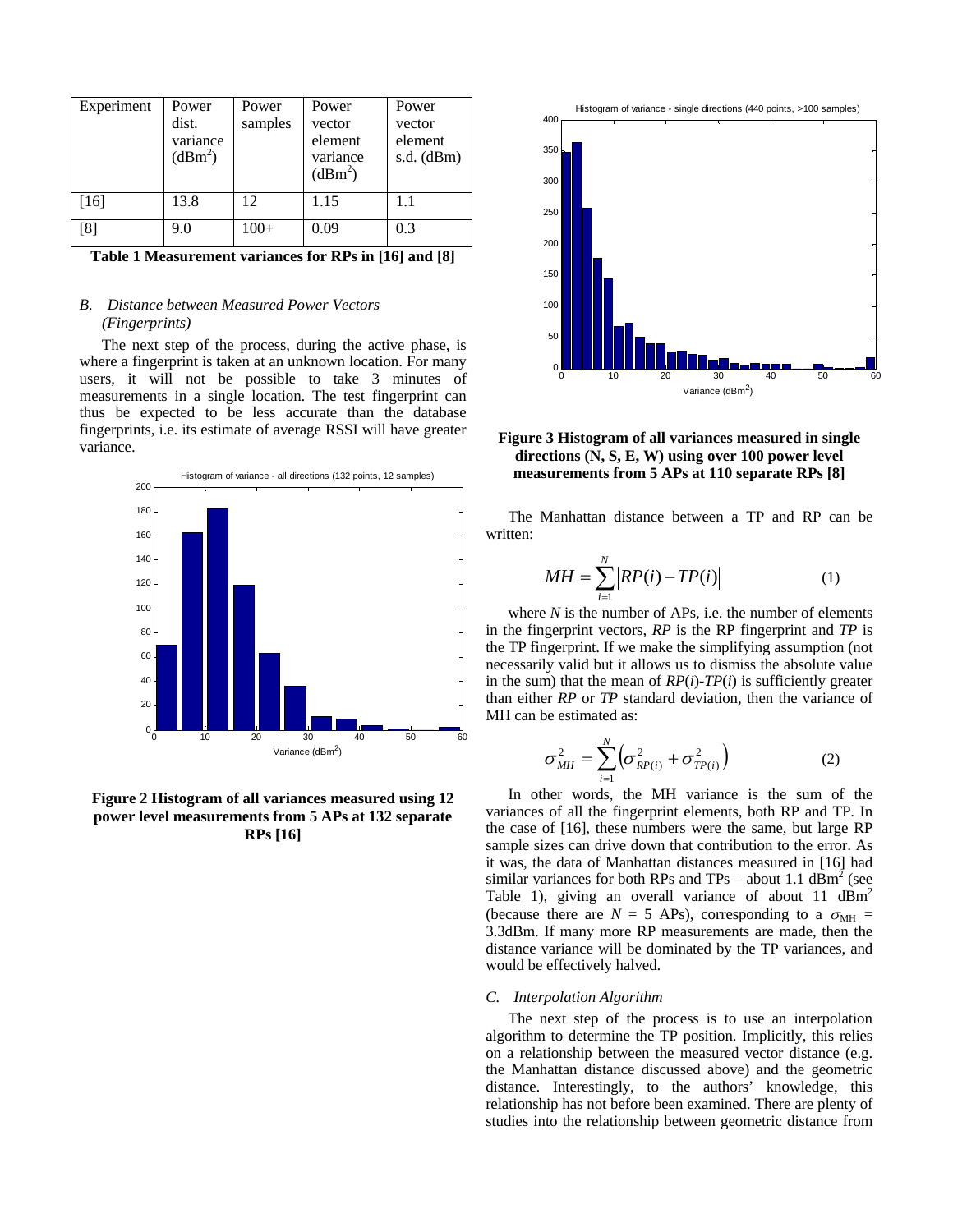an AP and the RSSI from that AP (e.g. see [\[17](#page-5-16)]). However, [Figure 4](#page-4-0) shows that the inferred relationship between the vector distance and the real distance is not as strong as we might like. By studying the Manhattan distance between the RP fingerprints used in [[16\]](#page-5-15) and comparing them with real distance, it can be seen that there is a definite trend, i.e. that they are related, and that a quadratic fit to the data seems good (a cubic fit being very similar). The sum-squared-error (SSE) of the quadratic fit gives a standard deviation of 15.7dBm. From the previous section, we expect only 3.3dBm of this to be due to variation in the power measurements at the RPs to produce the fingerprints. The remaining 12.5dBm must be accounted for in a different way: it is due to the power measurements varying much more erratically than would allow good prediction, due to signal fading and features such as walls between the RPs.

The experiment leading to [Figure 4](#page-4-0) relied on "known" locations for real distance, so it is relevant to examine the spread in the vector (Manhattan) distance as an outcome of that experiment. However, when using fingerprinting, the fingerprints and the distances between them are measured and from them, the location is inferred. It is therefore also useful to look at the spread in the real distance that occurs around the quadratic fit. As can be seen in [Figure 4,](#page-4-0) the quadratic has a maximum value below the maximum value of the distribution and hence differences between measured vector distances and those predicted by the quadratic fit cannot be made. Hence the linear fit was used to indicate a spread of 4.1m.

This is significantly more than the errors noted in [\[16](#page-5-15)]. The reason for this is that while [Figure 4](#page-4-0) gives a good indication of how well Manhattan distance between RP fingerprints indicates real distance (not very well), the interpolation algorithms tend to match to *nearest neighbours*  so behaviour of distant RPs is not relevant.



<span id="page-4-1"></span><span id="page-4-0"></span>**Figure 4 Distribution of Manhattan distances between 132 RPS of [[16\]](#page-5-15) versus the real distance between the RPs. Linear (black), quadratic (green) and cubic (red) regressions are also shown** 

The data of [Figure 4](#page-4-0) was analysed on a per-RP basis. The real nearest neighbour and that with the shortest Manhattan distance were found. For the 132 points in [\[16](#page-5-15)], only 26 (19.7%) matched. This explains why the several-nearestneighbour algorithms work better than simple nearest neighbour. [Figure 5](#page-4-1) shows all nearest neighbour pairs (i.e. for a given RP, the nearest Manhattan distance fingerprint and the real nearest RP). Several things can be observed: the "worst mistake" made by the algorithm is less than 6 meters. Also, there is an example of two RPs 1.5 meters distant with fingerprints 80dBm apart! Numerical processing of the data shows that the error in the nearest neighbour measurement averages only 1.25m (note that this is the difference between the distance to the real nearest neighbour and the distance to the neighbour found by fingerprinting, *not* the distance between those two points), which is entirely consistent with the results in [\[16](#page-5-15)].

#### *D. "Disclaimer" on Units*

Throughout this discussion, units of dBm have been used. The validity of these units is not for discussion here, but it is worth making one point. Where dBm are differenced, the result should really be in dB. Where they are added, there isn't a convention. When working on dBm-based fingerprinting, it is often easier to ignore the physical underpinning of the system and simply treat the fingerprints as unitless numbers.



**Figure 5 Pairs of data points joining the "nearest neighbour" found by measuring Manhattan distance between fingerprints and the neighbour that is physically nearest** 

#### IV. CONCLUSION

Existing data from fingerprinting experiments has been used to help gain some insight into the nature of errors arising in this process. The overall relationship between real distance and "vector" distance – the distance between fingerprints is investigated and found to be relatively poor. However, where real distances are short between fingerprints, this relationship